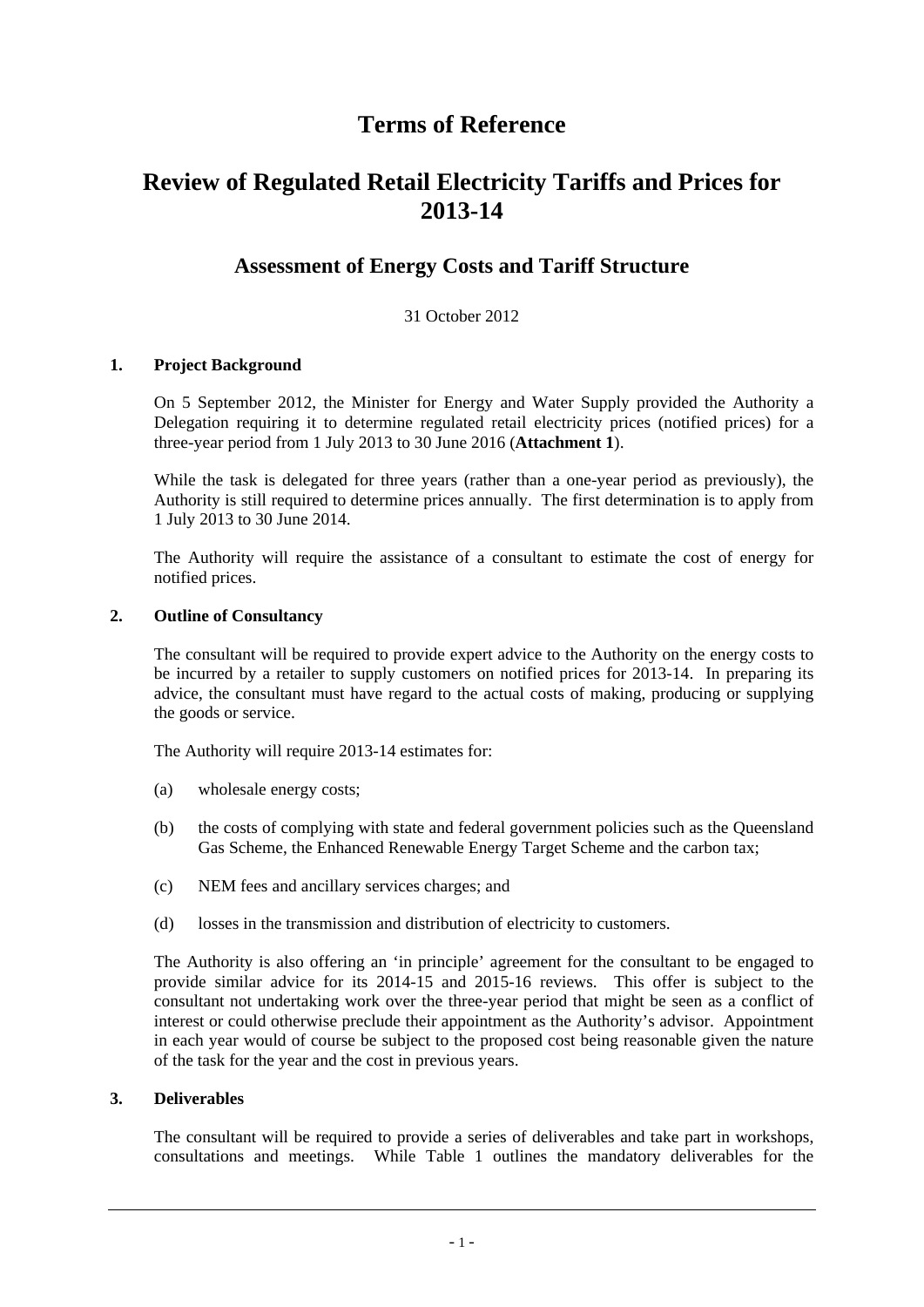consultancy, there may be additional requests made of the consultants from time to time as needed by the Authority.

| <b>Deliverable</b>   | <b>Task</b>                                                                                                                                                                                      | Due date            |
|----------------------|--------------------------------------------------------------------------------------------------------------------------------------------------------------------------------------------------|---------------------|
| Stakeholder Workshop | Conduct a workshop with<br>interested parties on the<br>consultant's proposed approach<br>to calculating energy costs                                                                            | Early December 2012 |
| Draft Report         | Address submissions on the<br>Authority's Interim Consultation<br>Paper and issues raised in the<br>Stakeholder Workshop<br>Outline the consultant's<br>approach<br>Provide draft cost estimates | 7 December 2012     |
| <b>Final Report</b>  | Address submissions on the<br>Draft Report<br>Outline the consultant's final<br>$\bullet$<br>approach<br>Provide final cost estimates                                                            | 5 April 2013        |

# **Table 1: Timetable for the Consultancy**

# **4. Resources/Data Provided**

The consultant will be required to source modelling data and information independently.

Additional information relevant to this consultancy may be found in the Authority's publications which can be obtained from the Authority's website.

#### **5. Project Time Frame**

The consultancy will commence in mid October 2012 and is expected to be completed by 31 May 2013.

#### **6. Proposal Specifications and Fees**

The proposal should:

- include the name, address and legal status of the tenderer;
- provide the proposed methods and approach to be applied;
- provide a fixed price quote for the provision of the services detailed herein; and
- nominate the key personnel who will be engaged on the assignment together with the following information:
	- name;
	- professional qualifications;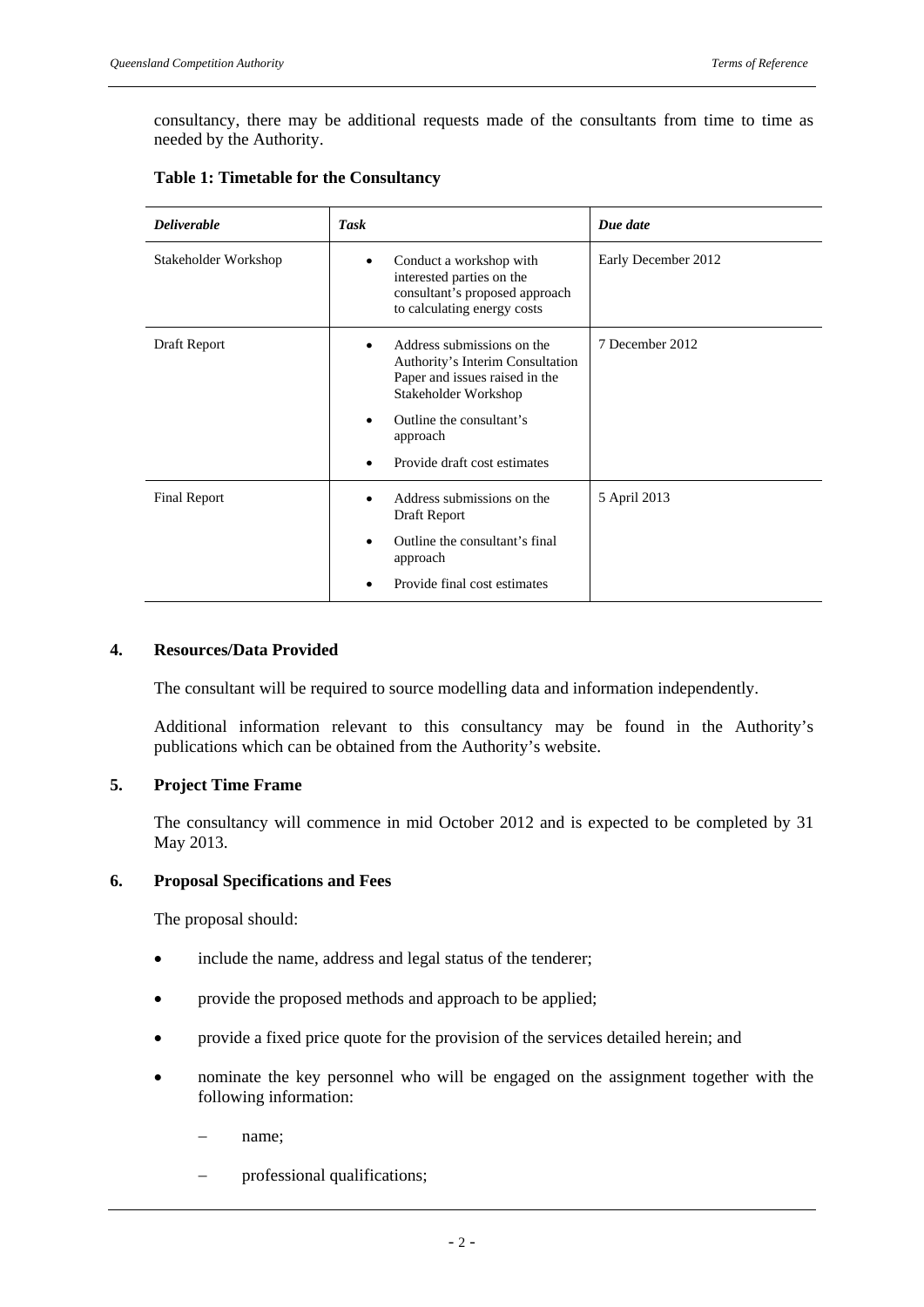- general experience and experience which is directly relevant to this assignment;
- expected time each consultant will work on the project; and
- standard fee rates for any contract variations.

The fee quoted is to be inclusive of all expenses and disbursements. A full breakdown of consultancy costs is required with staff costs reconciled to the consultancy work plan.

Total payment will be made within 28 days of receiving an invoice at the conclusion of the consultancy.

#### **7. Contractual Arrangements**

This consultancy will be offered in accordance with the Authority's standard contractual agreement.

This agreement can be viewed at http://www.qca.org.au/about/consultancyagreement.php

# **8. Reporting**

The consultant will be required to provide the Authority with progress reports on an "as needs" basis or at least weekly and drafts of final reports will be required prior to project completion. If necessary, the consultant should advise at the earliest opportunity any critical issues that may impede progress of the consultancy, particularly issues that impact on the successful delivery of the Consultancy Objectives outlined in Section 2 above.

# **9. Confidentiality**

Under no circumstance is the selected consultant to divulge any information obtained from any distributor, retailer or the Authority for the purposes of this consultancy to any party, other than with the express permission of the distributor or retailer concerned, and the Authority.

#### **10. Conflicts of Interest**

For the purpose of this consultancy, the consultant is required to affirm that there is no, and will not be any, conflict of interest as a result of this consultancy.

#### **11. Authority Assessment of Proposal**

The proposal will be assessed against the following criteria:

- understanding of the project;
- skills and experience of the firm and team;
- the proposed methods and approach;
- capacity to fulfil the project's timing requirements; and
- value for money.

In making its assessment against the criteria, the Authority will place most weight on relevant experience of the team members involved and the proposed method for the completion of the task.